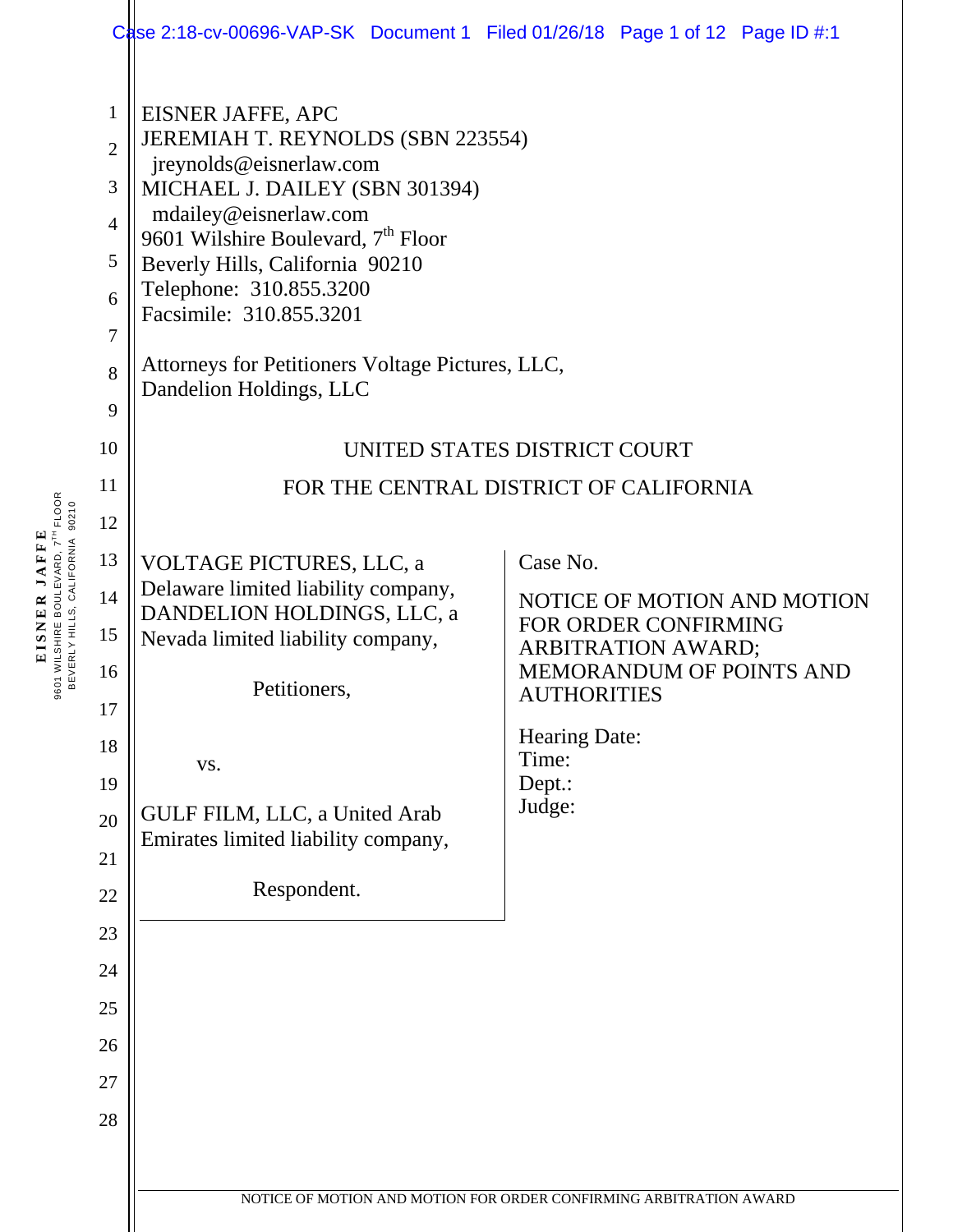#### **TO ALL PARTIES AND THEIR COUNSEL OF RECORD:**

PLEASE TAKE NOTICE that on \_\_\_\_\_\_\_\_\_\_\_\_\_\_\_\_\_\_\_\_, 2018 at \_\_:\_\_ a.m./p.m., or as soon thereafter as this matter may be heard in Department — of the aboveentitled court, located at 255 Temple Street, Los Angeles, California 90012, Petitioners Voltage Pictures, LLC ("Voltage") and Dandelion Holdings, LLC ("Dandelion," together with Voltage, "Petitioners"), by and through their counsel of record, Eisner Jaffe, APC, will and hereby do move for an Order (the "Motion"):

- 1. Confirming the final award of the IFTA International Arbitration Tribunal, dated December 6, 2017 (the "Final Arbitration Award"), which resolved Case No. 17-07 in all respects;
	- 2. Entering judgment in conformity therewith in the form of the [Proposed] Judgment filed herewith;
	- 3. Awarding attorney's fees and costs incurred in connection with the enforcement of the Final Arbitration Award, including fees and costs related to this Motion; and

4. Awarding such other and further relief as this Court deems just and proper. This Motion is made pursuant to Section 9 of the Federal Arbitration Act,

9 U.S.C. § 9 and IFTA Rules for International Arbitration, Rules 8.2 and 12.5.

This Court has jurisdiction over this matter pursuant to 28 U.S.C. § 1332, because there is complete diversity of citizenship between the Parties and the amount in controversy exceeds \$75,000, exclusive of interest and costs.

Venue is proper in the United States District Court for the Central District of California pursuant to 9 U.S.C. § 9 and 28 U.S.C. § 1391(b)(2) because this is the judicial district in which the arbitration award sought to be confirmed was made.

This Motion is based on this Notice of Motion and Motion, the following Memorandum of Points and Authorities, the Declaration of Nicolas Chartier and the exhibits thereto filed herewith, the [Proposed] Order filed herewith, and upon such other oral and/or documentary evidence, if any, that may be presented prior to or at

1

2

3

4

5

6

7

8

9

10

11

12

13

14

15

16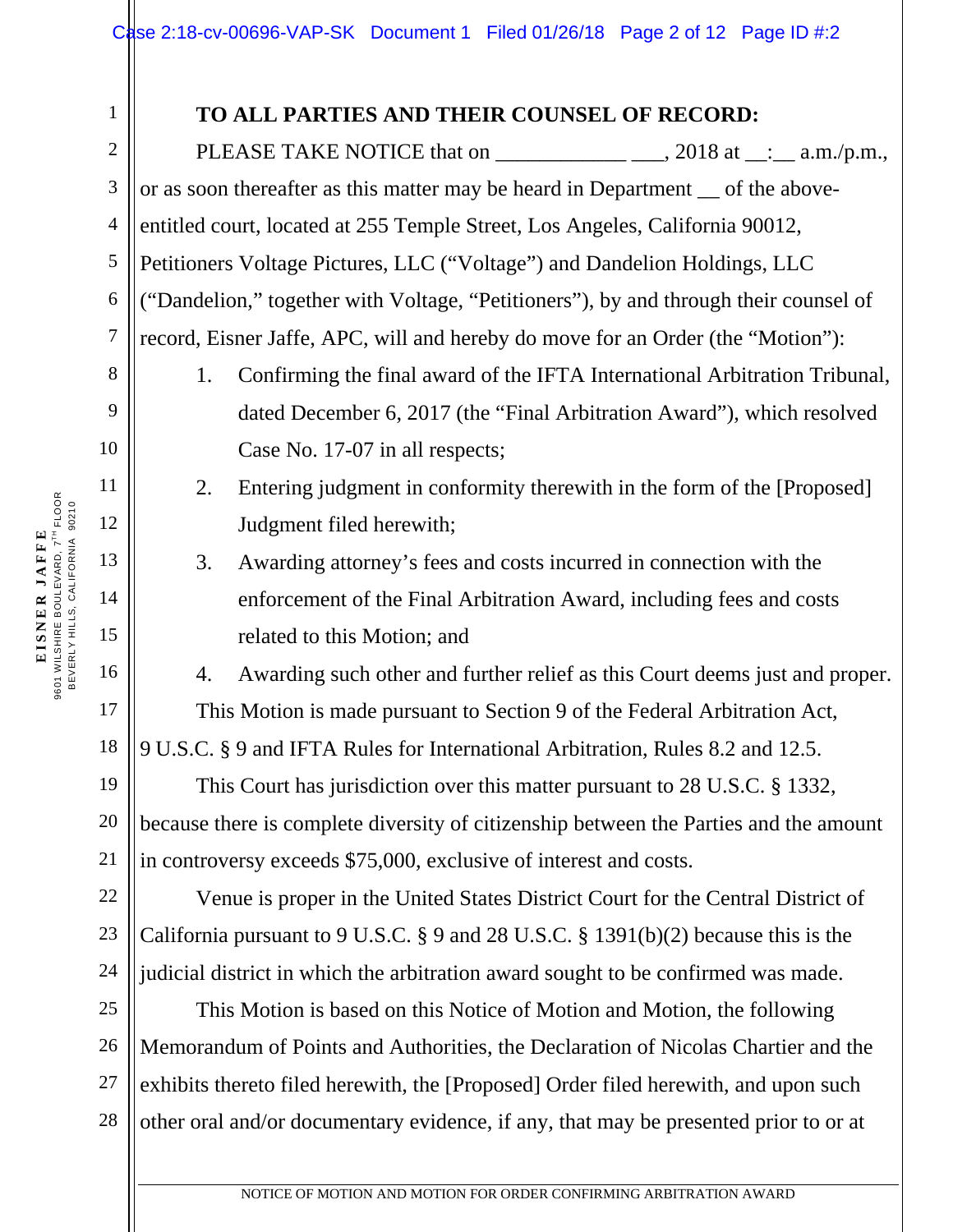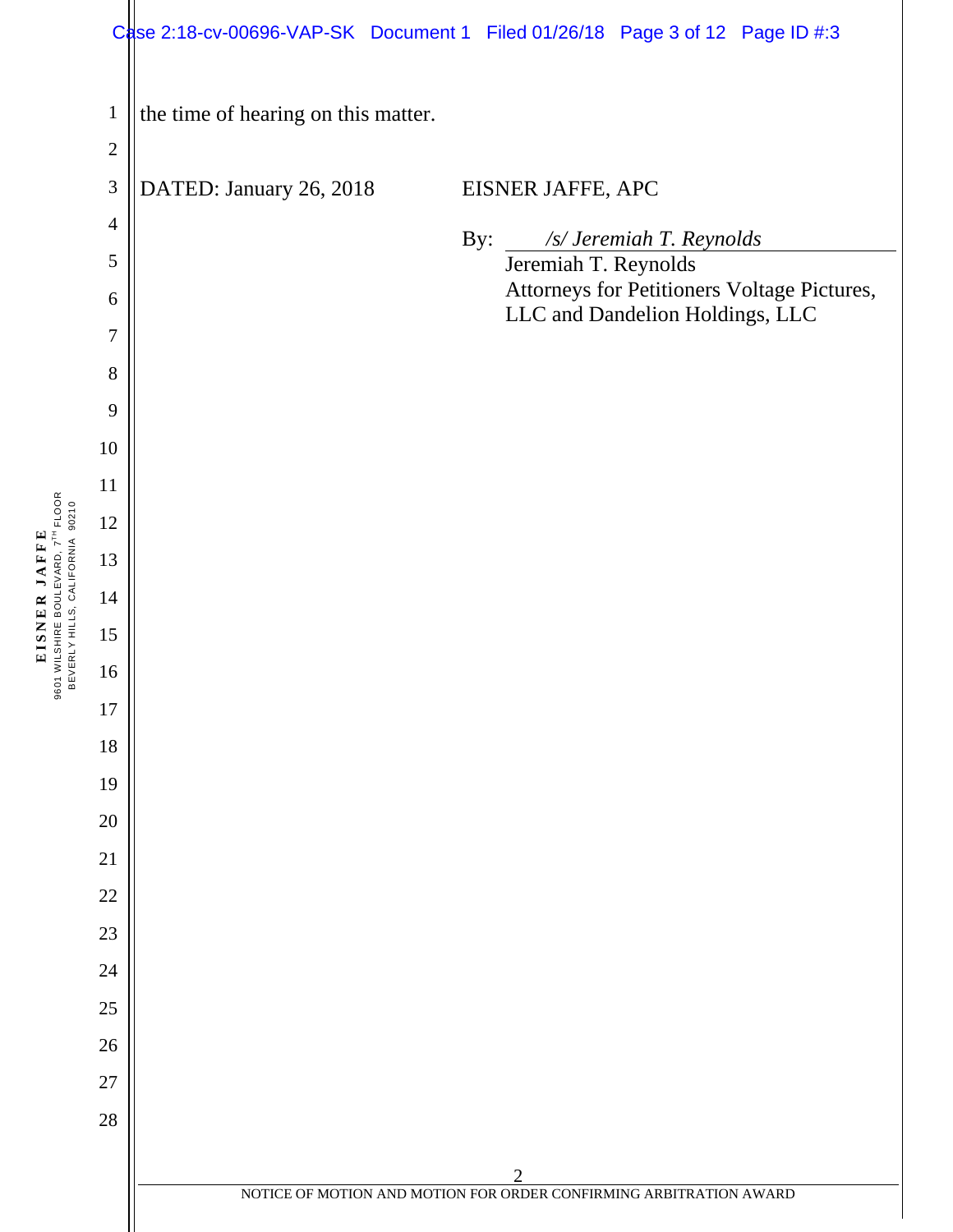# **MEMORANDUM OF POINTS AND AUTHORITIES**

Petitioner Voltage Pictures, LLC ("Voltage") and Petitioner Dandelion Holdings, LLC ("Dandelion," and together with Voltage, "Petitioners"), by and through their undersigned counsel, Eisner Jaffe, APC, respectfully submit the following Points and Authorities in support of this Motion for an Order Confirming Arbitration Award to confirm the final ruling and arbitration award of the Independent Film & Television Alliance ("IFTA") International Arbitration Tribunal dated December 6, 2017 (the "Final Arbitration Award"). The Final Arbitration Award resolved the IFTA arbitration at issue, Case No. 17-07, in all respects (the "Arbitration") between Petitioners and Respondent Gulf Film, LLC ("Gulf Film" or "Respondent," and together with Petitioners, the "Parties" and each a "Party").

## **I. STATEMENT OF FACTS**

## **A. The Parties**

Voltage is a limited liability company organized and existing under the laws of the State of California with its principal place of business in Los Angeles, California. [Declaration of Nicolas Chartier ("Chartier Decl."), at ¶ 2.] Voltage is a citizen of the State of California.

Dandelion is a limited liability company organized and existing under the laws of the State of Nevada, with its principal place of business in Los Angeles, California. [*Id..*] Dandelion is a citizen of the State of California.

21 23 24 Upon information and belief, Gulf Film is a limited company organized and existing under the laws of the United Arab Emirates ("UAE") with its principal place of business in Dubai, UAE. Upon information and belief, Gulf Film is a citizen of the foreign nation of the UAE.

**B. Subject Matter Jurisdiction** 

26 27 28 This court has subject matter jurisdiction over this matter under 28 U.S.C. §1332(a)(2) because there is complete diversity of citizenship between the Parties and the amount in controversy exceeds \$75,000 exclusive of costs and interest.

1

2

3

4

5

6

7

8

9

10

11

12

13

14

15

16

17

18

19

20

22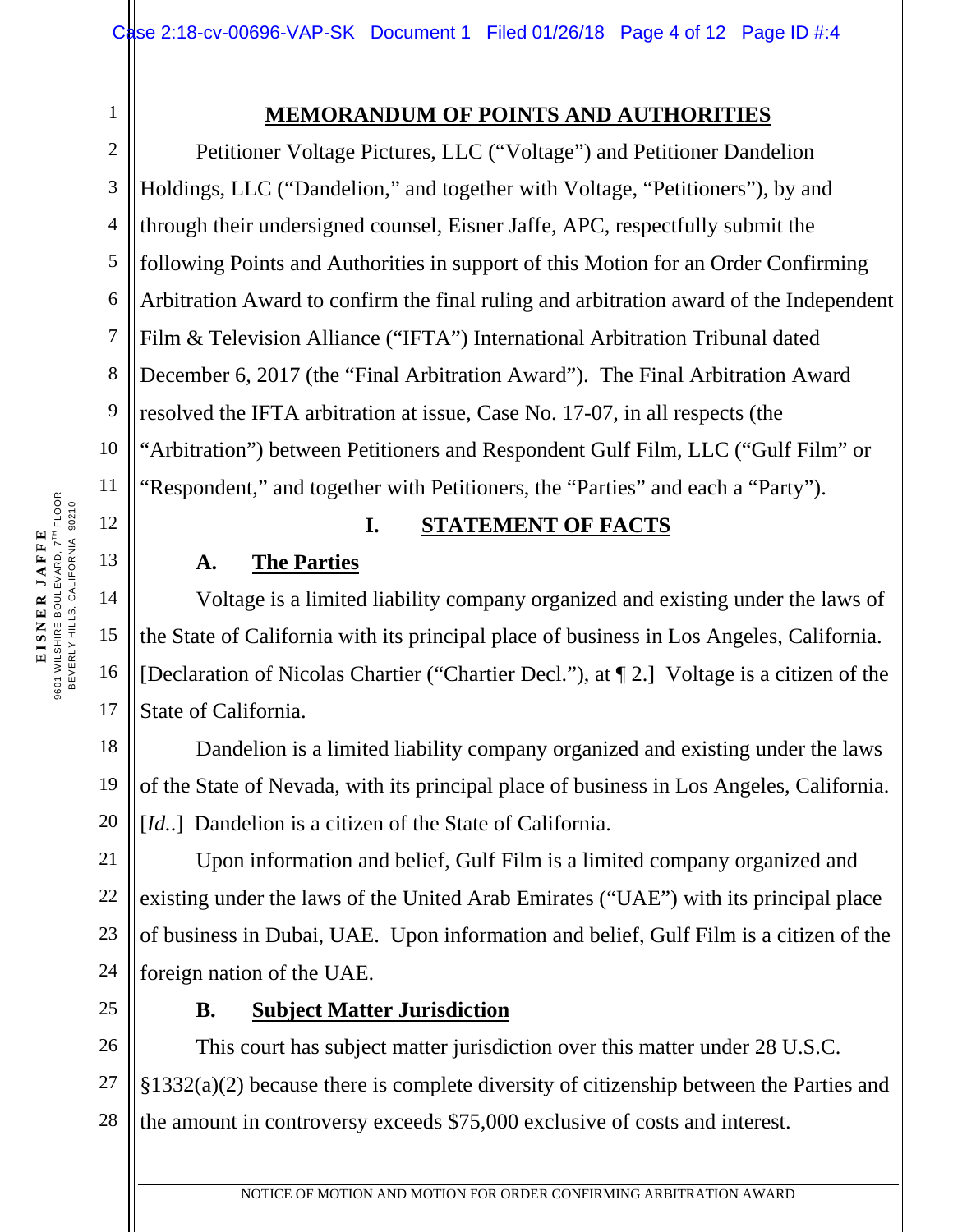3 4 The amount in controversy in this instant action is measured by the damages awarded by the terms of the Final Arbitration Award, which resolved the Arbitration. This includes the following awards: [1] damages to be paid to Voltage in the amount of one million, two hundred seventy-two thousand, dollars (\$1,272,000) ("Voltage Award Amount"), in accordance with the terms of the Final Arbitration Award; and [2] damages to be paid to Dandelion in the amount of three million, one hundred twenty thousand, dollars (\$3,120,000) ("Dandelion Award Amount"). [*See* Chartier Decl., Ex. 1 (Final Arbitration Award).]

# **C. Venue**

Venue is proper in the United States District Court for the Central District of California pursuant to 9 U.S.C. § 9 and 28 U.S.C. §1391(b)(2) because this is the judicial district in which the arbitration award sought to be confirmed was made. [*Id.*, at ¶ 12, Ex. 1 (Final Arbitration Award) at 5.]

1

2

5

6

7

8

9

10

11

12

13

14

15

16

17

18

19

20

21

22

23

24

25

26

27

28

## **D. The Governing Agreements and the Arbitration**

Between 2013 and 2015, Voltage and Gulf Film entered into the following distribution agreements ("Voltage Distribution Agreements"), which govern their contractual relationships:

| 1. | Distribution License Agreement between Voltage and Gulf Film, made        |
|----|---------------------------------------------------------------------------|
|    | as of June 10, 2013, for the motion picture identified as "Home"          |
|    | Invasion" for the territory of the Middle East. [See Chartier Decl., 1 3, |
|    | Ex. 2.1                                                                   |

2. Distribution License Agreement between Voltage and Gulf Film, made as of February 14, 2014, for the motion picture identified as "The Secret Scripture" for the territory of the Middle East. [*See id.*, ¶ 3, Ex. 3.]

3. Distribution License Agreement between Voltage and Gulf Film, made as of February 18, 2014, for the motion picture identified as "Lady Blood Fight" for the territory of the Middle East. [*See id.*, ¶ 3, Ex. 4.]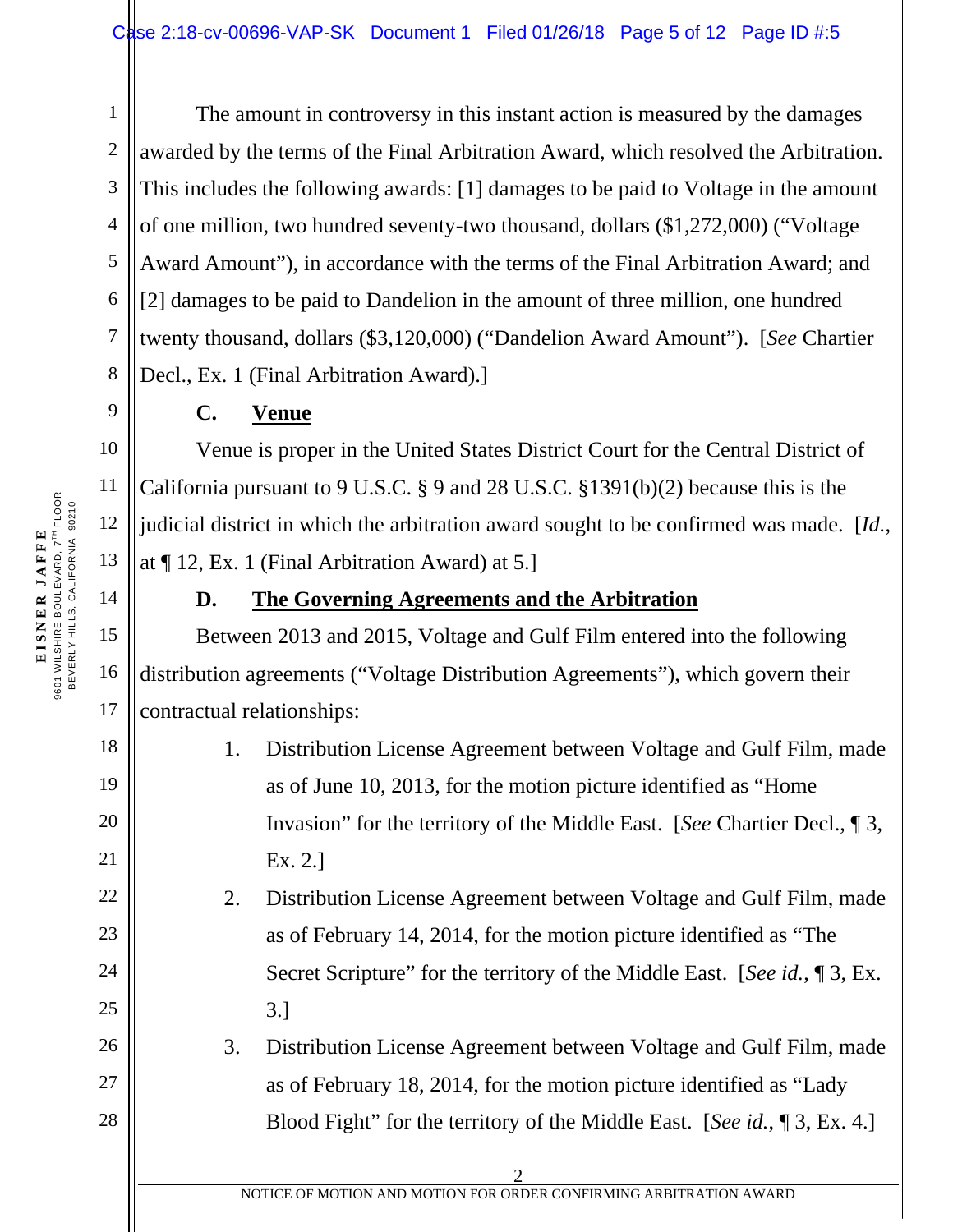- 4. Distribution License Agreement between Voltage and Gulf Film, made as of September 29, 2014, for the motion picture identified as "Prisoner of War" for the territory of the Middle East, as defined in more detail in the agreement. [*See id.*, ¶ 3, Ex. 5.]
- 5. Distribution License Agreement between Voltage and Gulf Film, made as of February 23, 2015, for the motion picture identified as "Officer Downe" for the territory of the Middle East. [*See id.*, ¶ 3, Ex. 6.]
- 6. Distribution License Agreement between Voltage and Gulf Film, made as of November 12, 2015, for the motion picture identified as "Sniper: Special Ops" for the territory of the Middle East. [*See id.*, ¶ 3, Ex. 7.]

All of the Voltage Distribution Agreements contain arbitration clauses specifying that "[a]ny dispute arising out of or relating to this Agreement will be resolved by binding arbitration under the IFTA Rules of International Arbitration ("IFTA Rules") in effect at the time the notice of arbitration is filed . . . ." [*Id.*, ¶ 4, Exs. 2-7 at Ex. A, ¶ 11.] Further, each of the agreements specifies that "[t]he prevailing party in any arbitration or other legal proceeding brought pursuant hereto shall be entitled to recover all of its reasonable outside attorney's fees and expenses actually incurred." [*Id.*, ¶ 5, Exs. 2-7 at Ex. A, ¶ 11.]

A dispute arose between Voltage and Gulf Film regarding their respective rights under the Voltage Distribution Agreements. [*Id.*, ¶ 8.]

Voltage subsequently submitted an arbitration demand with IFTA on February 8, 2017 (IFTA Case No. # 17-07). (*Id.*) Hillary S. Bibicoff ("Arbitrator") was appointed in accordance with the IFTA Rules for International Arbitration (the "IFTA Rules"). [*Id.*, ¶ 10.]

In 2015, Dandelion and Gulf Film entered into the following distribution agreements ("Dandelion Distribution Agreements"), which govern their contractual relationships:

1

2

3

4

5

6

7

8

9

10

11

12

13

14

15

16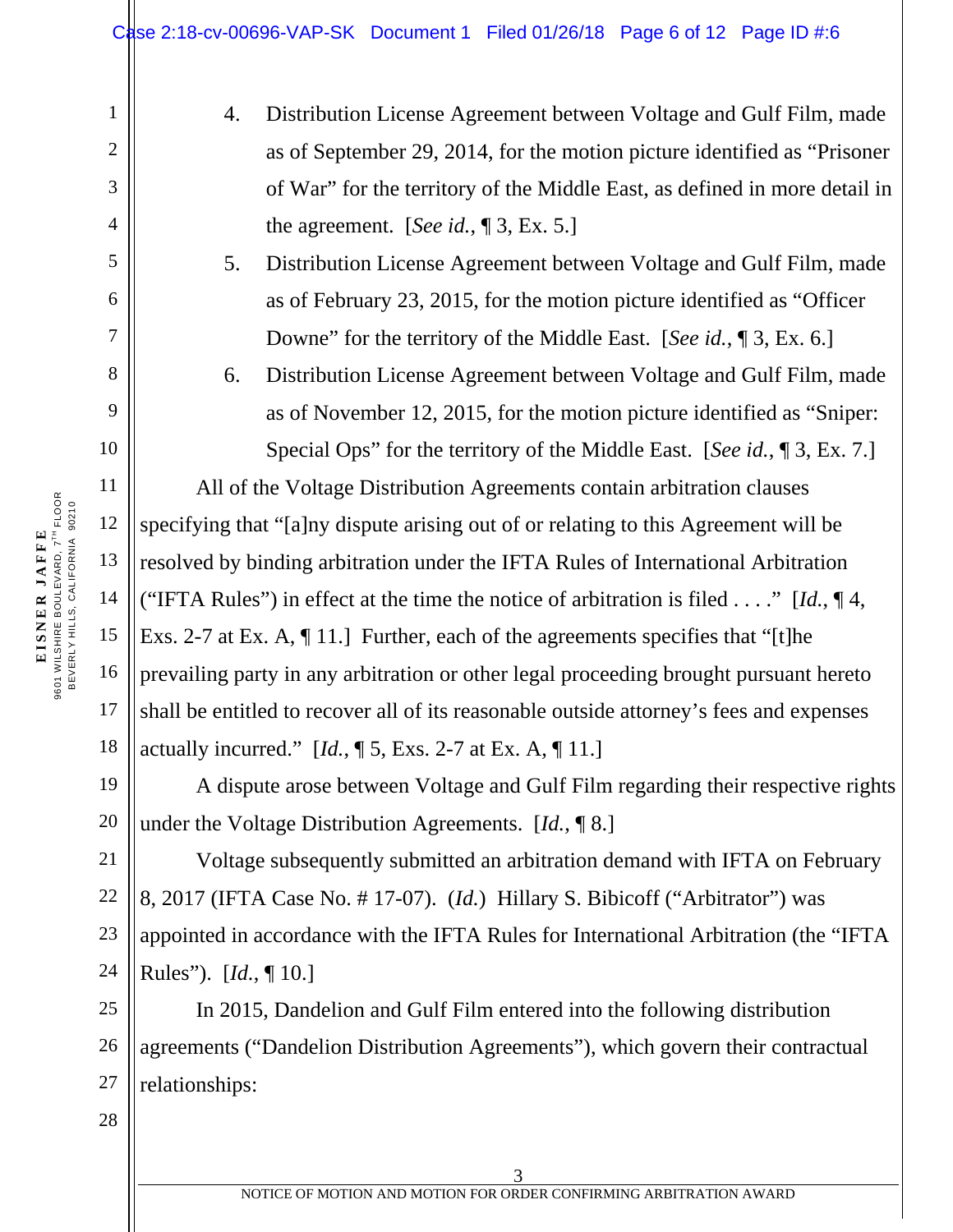|                                | Case 2:18-cv-00696-VAP-SK Document 1 Filed 01/26/18 Page 7 of 12 Page ID #:7                                                                       |  |
|--------------------------------|----------------------------------------------------------------------------------------------------------------------------------------------------|--|
| $\mathbf{1}$<br>$\overline{2}$ | Distribution License Agreement between Dandelion and Gulf Film,<br>1.<br>made as of June 10, 2015, for the motion picture identified as "Untitled" |  |
| 3                              | Bruce Willis Film" for the territory of the Middle East. [See Chartier                                                                             |  |
| $\overline{4}$                 | Decl., $\P$ 6, Ex. 9.]                                                                                                                             |  |
| 5                              | Distribution License Agreement between Dandelion and Gulf Film,<br>2.                                                                              |  |
| 6                              | made as of June 10, 2015, for the motion picture identified as                                                                                     |  |
| 7                              | "Colossal" for the territory of the Middle East. [See id., 16, Ex. 10.]                                                                            |  |
| 8                              | 3.<br>Distribution License Agreement between Dandelion and Gulf Film,                                                                              |  |
| 9                              | made as of June 10, 2015, for the motion picture identified as "The                                                                                |  |
| 10                             | Journey Is The Destination" for the territory of the Middle East. [See                                                                             |  |
| 11                             | <i>id.</i> , $\P$ 6, Ex. 11.]                                                                                                                      |  |
| 12                             | Distribution License Agreement between Dandelion and Gulf Film,<br>4.                                                                              |  |
| 13                             | made as of October 30, 2015, for the motion picture identified as                                                                                  |  |
| 14                             | "Eliminators" for the territory of the Middle East. [See id., 16, Ex. 12.]                                                                         |  |
| 15                             | 5.<br>Distribution License Agreement between Dandelion and Gulf Film,                                                                              |  |
| 16                             | made as of October 30, 2015, for the motion picture identified as "The                                                                             |  |
| 17                             | Headhunter's Calling" for the territory of the Middle East. [See id., \int] 6,                                                                     |  |
| 18                             | Ex. 13.]                                                                                                                                           |  |
| 19                             | All of the Dandelion Distribution Agreements also contain arbitration clauses                                                                      |  |
| 20                             | specifying that all disputes were to be resolved by binding arbitration under the IFTA                                                             |  |
| 21                             | Rules. $[d, \P 7, Exs. 9-13$ at Ex. A, $\P 11$ . Further, each of these agreements specifies                                                       |  |
| 22                             | that "[t] he prevailing party in any arbitration or other legal proceeding brought                                                                 |  |
| 23                             | pursuant hereto shall be entitled to recover all of its reasonable outside attorney's fees                                                         |  |
| 24                             | and expenses actually incurred." [Id.]                                                                                                             |  |
| 25                             | A dispute arose between Dandelion and Gulf Film regarding their respective                                                                         |  |
| 26                             | rights under the Dandelion Distribution Agreements. [Chartier Decl., 18.]                                                                          |  |
| 27                             | Dandelion also subsequently submitted an arbitration demand with IFTA on                                                                           |  |
| 28                             | February 8, 2017. [Id., ¶ 9, Ex. 15.]                                                                                                              |  |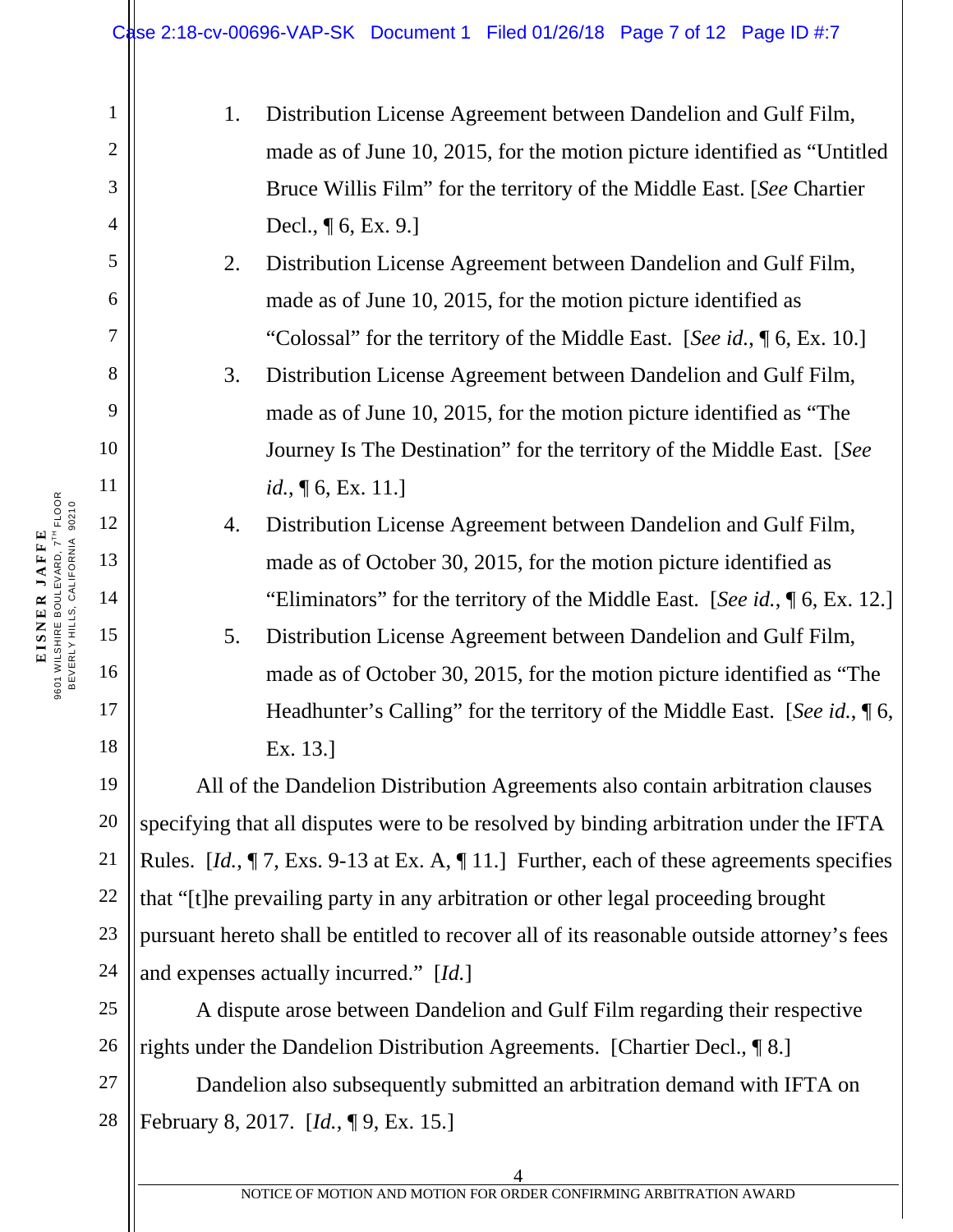1 2 3 4 5 6 On April 12, 2017, Petitioners requested that Arbitration #17-07, Voltage Pictures, LLC v. Gulf Film, LLC be added to or consolidated with arbitration demands on Respondent by Dandelion, an entity affiliated with Voltage. [*See id.*, ¶ 11.] Respondent did not object to consolidation of the separate arbitrations by Dandelion and Voltage against Respondent into a single arbitration, and the Arbitrator approved such consolidation. [*Id.*]

The Parties submitted pre-arbitration briefs and witness lists. [*Id.*, ¶ 12.] The arbitration hearing took place before the Arbitrator on July 27, 2017, July 28, 2017 and August 17, 2017, in Santa Monica, California. [*Id.*] The Arbitrator permitted the Parties to make opening statements, examine witnesses, introduce documents, and make arguments in support of their positions. [*Id.*] After the close of arbitration, each Party submitted a closing brief. [*Id.*]

Based upon the arbitration briefs, evidence presented at arbitration, exhibits, the relevant case law and the arguments of counsel, the Arbitrator issued a detailed 23 page arbitration award on October 17, 2017 (the "Interim Arbitration Award"). [Chartier Decl., ¶ 13, Ex. 1 at Ex. A.]

On October 19, 2017, Petitioners submitted a specific attorney's fees and expenses request and submitted a brief and supporting evidence in connection with that request. [*Id.*, ¶ 14.] Respondent objected to the fees and expenses on November 2, 2017; and on November 3, 2017, Petitioners responded to Respondent's objections. [*Id.*] On November 3, 2017, Respondent also filed a response to Petitioners' second brief. [*Id.*]

On November 10, 2017, Respondent also filed a Notice of Motion and Motion to Stay Proceedings, seeking to stay the issuance of the Final Award. [*Id.*, ¶ 15.] On November 17, 2017, Petitioners filed a response to Respondent's Motion to Stay. [*Id.*] On November 22, 2017, Respondent filed a Reply to the Motion to Stay. [*Id.*]

7

8

9

10

11

12

13

14

15

16

17

18

19

20

21

22

23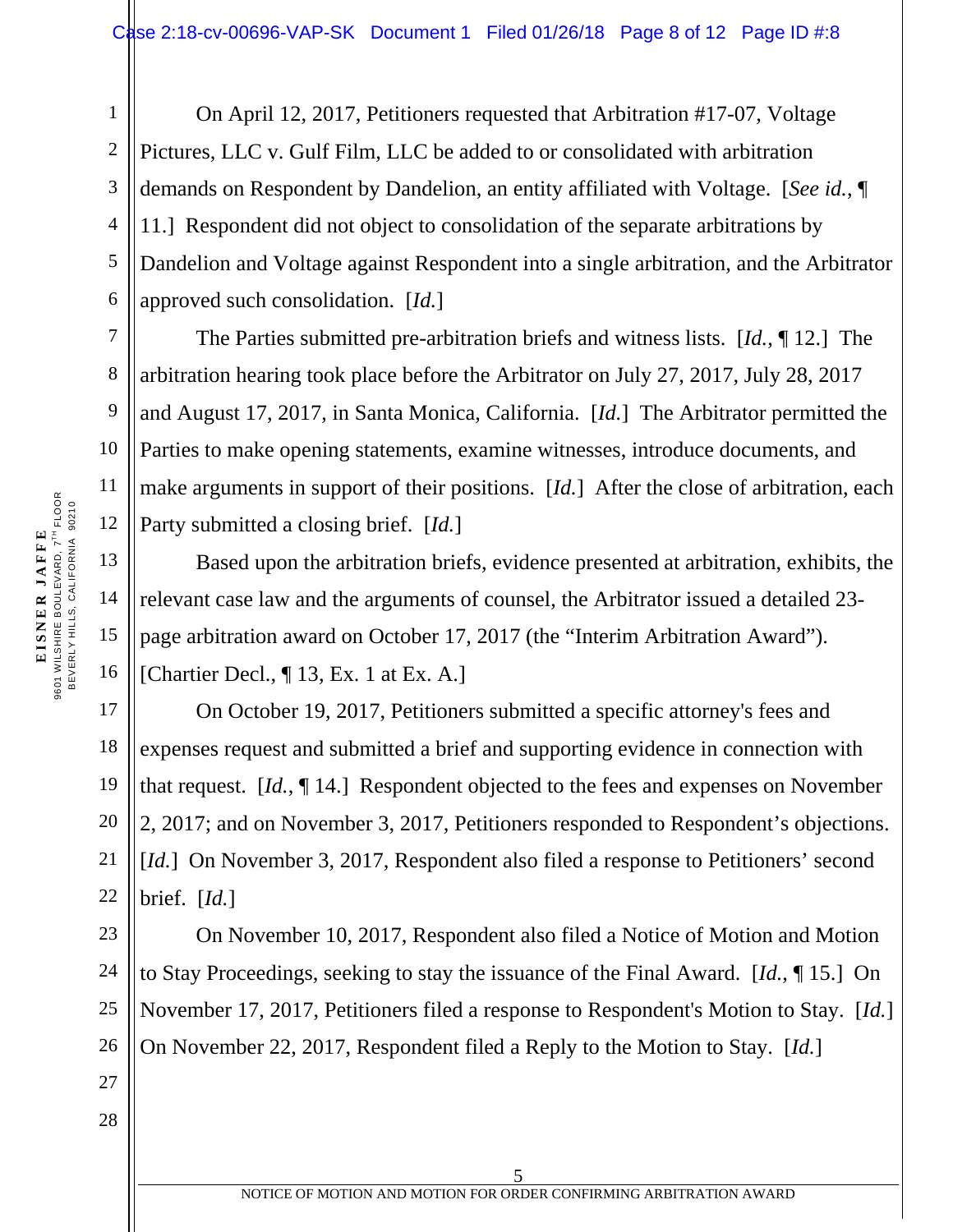1 2 3 The Arbitrator rejected the Motion to Stay and issued the Final Arbitration Award on December 6, 2017, adopting in full the Interim Arbitration Award, and providing attorney's fees and expenses. [*Id.*, ¶ 16, Ex. 15.]

This petition is timely because it was filed within one year after the award was made. [*See id.*]

#### **II. LAW AND ARGUMENT**

#### **A. This Court is Authorized to Confirm the Final Arbitration Award**

This Court's authority to confirm the Final Arbitration Award is derived from the terms of the Voltage Distribution Agreements, the Dandelion Distribution Agreements, and federal law. As noted above, all of these agreements required the Parties to settle any disputes in accordance with the IFTA Rules. The applicable IFTA Rules provide, in relevant part, that:

> 8.2 . . . The parties may apply for confirmation and/or enforcement of any arbitration award or order hereunder to the courts of the State of California or of such other state, locality, country or territory as may have jurisdiction over the parties under applicable law, Treaty or convention.

> > \*\*\*

12.5 Any party may seek confirmation of and/or file or register the Arbitrator's award with a court having jurisdiction to confirm the Arbitrator's award in order to effectuate the enforcement of the award in any and all courts throughout the world.

24 25 26 *See* Chartier Decl., Ex. 8 (IFTA Rules)]. As a result, the Parties agreed that any arbitration award that resolved the dispute could be confirmed by any Court with jurisdiction to confirm such awards.

27 28 In addition, the Parties' agreement to arbitrate their respective disputes is enforceable under the Federal Arbitration Act (the "FAA") because the agreement was

4

5

6

7

8

9

10

11

12

13

14

15

16

17

18

19

20

21

22

23

6 NOTICE OF MOTION AND MOTION FOR ORDER CONFIRMING ARBITRATION AWARD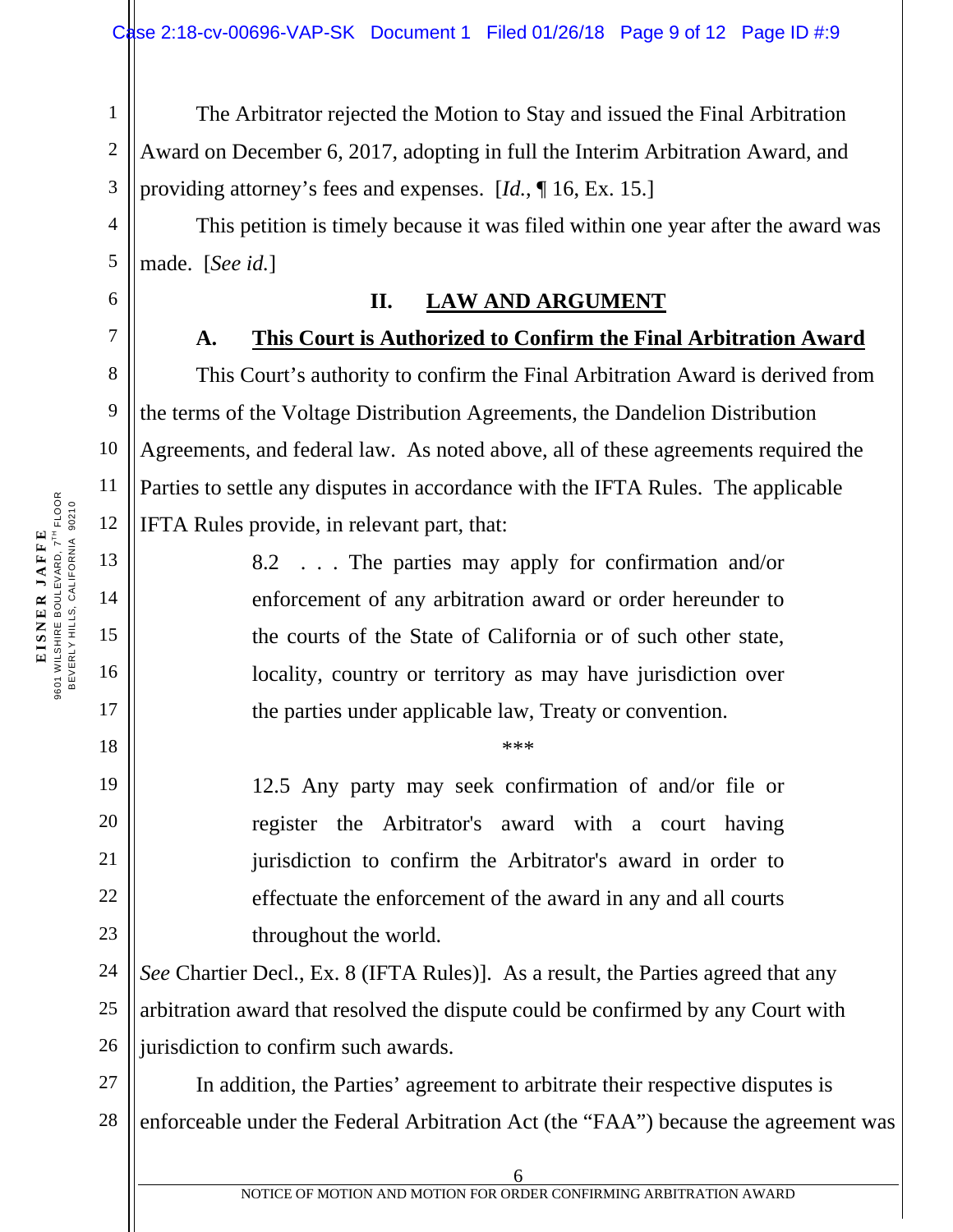contained in the respective agreements at issue, *i.e.*, the Voltage Distribution

2 Agreements and the Dandelion Distribution Agreements. *See* 9 U.S.C. § 2.

3 Moreover, the FAA allows the parties to seek confirmation of an arbitration award in

4 the District Court for the district in which the award was entered. *See* 9 U.S.C. § 9;

*Cortez Byrd Chips, Inc. v. Bill Harbert Const. Co.*, 529 U.S. 193 (2000).

In this instance, the Final Arbitration Award was entered in Los Angeles, California. Thus, this Court is authorized to confirm the award.

1

5

6

7

8

9

10

11

12

13

14

15

16

17

18

## **B. The Court Must Confirm the Final Arbitration Award**

The FAA states, in relevant part, that when an application is made to confirm an arbitration award, the court *must* confirm it "unless the award is vacated, modified, or corrected" pursuant to Sections 10 or 11 of the FAA. *See* 9 U.S.C. § 9. Indeed, Courts have a very limited judicial review of arbitration awards. *See A.G. Edwards v. McCollough*, 967 F.2d 1401, 1403 (9th Cir. 1992) *cert. denied* 506 U.S. 1050 (1993) (holding that courts should not reverse an arbitration award "even in the face of erroneous interpretations of the law.") Thus, arbitration awards should be upheld if justified by any colorable theory. *See id.*

Unless Respondent seeks to vacate or modify the Final Arbitration Award, it must be confirmed.

19

# **C. Petitioners Should be Awarded Pre-Judgment Interest**

20 "The recognized general rule is that state law determines the rate of prejudgment interest in diversity actions." *See Northrop Corp. v. Triad Int'l Mktg., S.A.*, 842 F.2d 1154, 1155 (9th Cir. 1988). This includes suits under the FAA. *Id.*  (citing *Lundgren v. Freeman*, 307 F.2d 104, 112 (9th Cir. 1962).

The relevant agreements provide that California law shall govern disputes (*see*  Chartier Decl., Exs. 2-7, 9-13), thus this Court's determination of pre-judgment interest must be done in accordance with California Civil Code, which provides that:

> A person who is entitled to recover damages certain, or capable of being made certain by calculation, and the right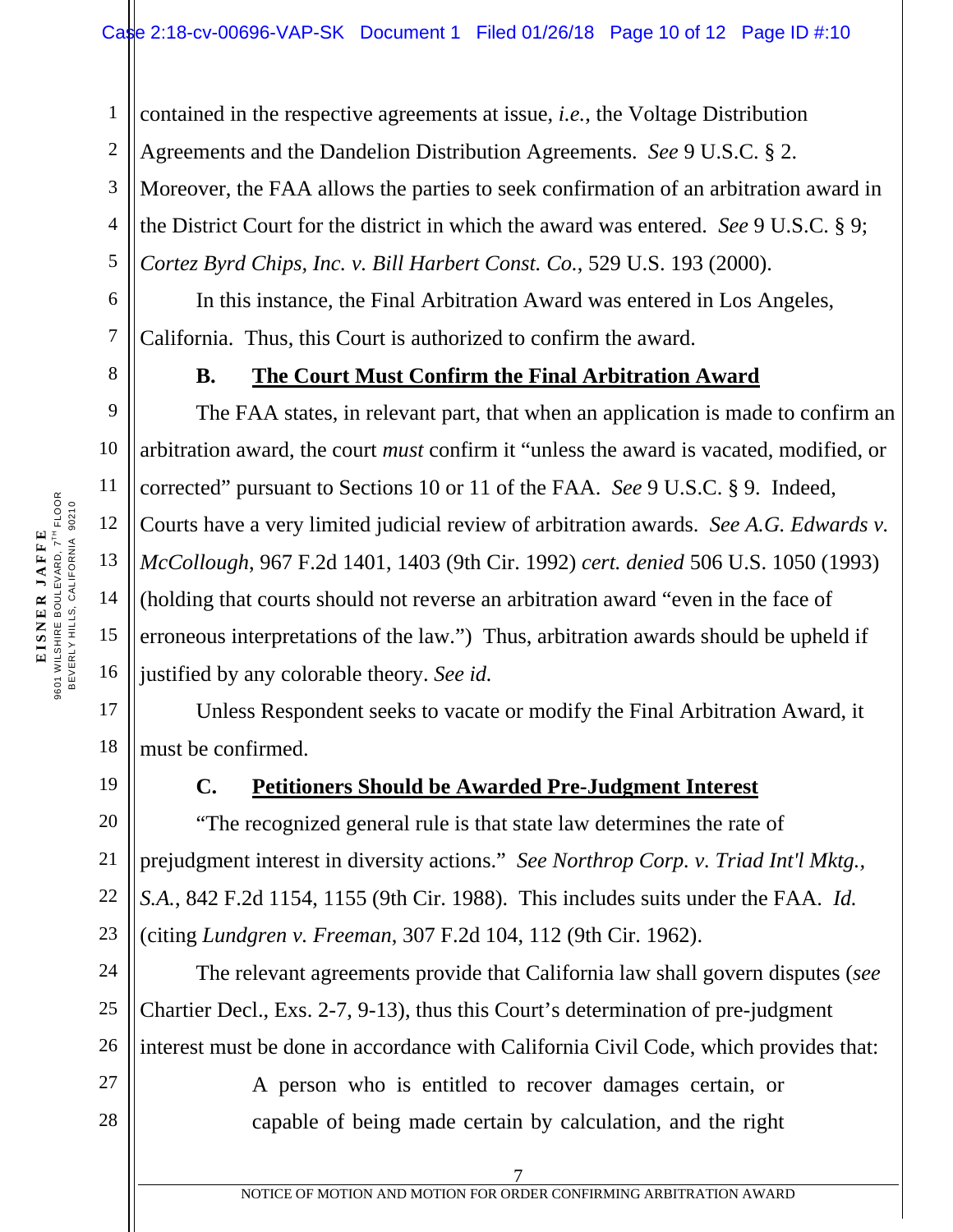to recover which is vested in the person upon a particular day, is entitled also to recover interest thereon from that day. . . .

Cal. Civ. Code § 3287(a). California courts have held that the prevailing party to an arbitration becomes "entitled to recover damages certain" as of the date of the arbitration award. *See e.g.*, *Britz, Inc. v. Alfa-Laval Food & Dairy Co.*, 34 Cal. App. 4th 1085, 1106-7 (1995), *as modified on denial of reh'g* (June 6, 1995); *Pierotti v. Torian*, 81 Cal. App.  $4^{th}$  17, 27 (2000) ("The arbitration award was the contractual equivalent of a judgment in respondents' favor. In the context of a judicial judgment, it is clear that interest after judgment accrues as to the entire award, including attorney fees.")

 Paragraph 9 of Exhibit A of each of the Agreements says that the Agreement may be immediately terminated by Licensor in the event that Distributor fails to pay any required amounts within ten (10) business days after the due date, and that, in addition to any other right or remedy of Licensor, any payment not made by its due date will incur a finance charge at ten percent (10%) per annum from the date that it was due until paid in full to Licensor. Therefore, the Arbitrator awarded Petitioners prejudgment interest at the rate of ten percent (10%) per year on the unpaid portion of each Guarantee set forth in the Agreements from the date that each applicable payment was due until such payment is paid in full to Petitioners.

# **D. Petitioners Should be Awarded Their Attorneys' Fees and Costs**

Petitioners are now before this Court because Respondent refuses to satisfy the terms of the Final Arbitration Award. The IFTA Rules permit an award of costs and attorney's fees to the prevailing party in the arbitration. [*See* Chartier Decl., Ex. 8.] Moreover, as noted above, the Voltage Distribution Agreements and the Dandelion Distribution Agreements state that "[t]he prevailing party in any arbitration *or other legal proceeding* brought pursuant hereto shall be entitled to recover all of its reasonable outside attorney's fees and expenses actually incurred." [*Id.*, ¶¶ 5, 7; Exs.

1

2

3

4

5

6

7

8

9

10

11

12

13

14

15

16

17

18